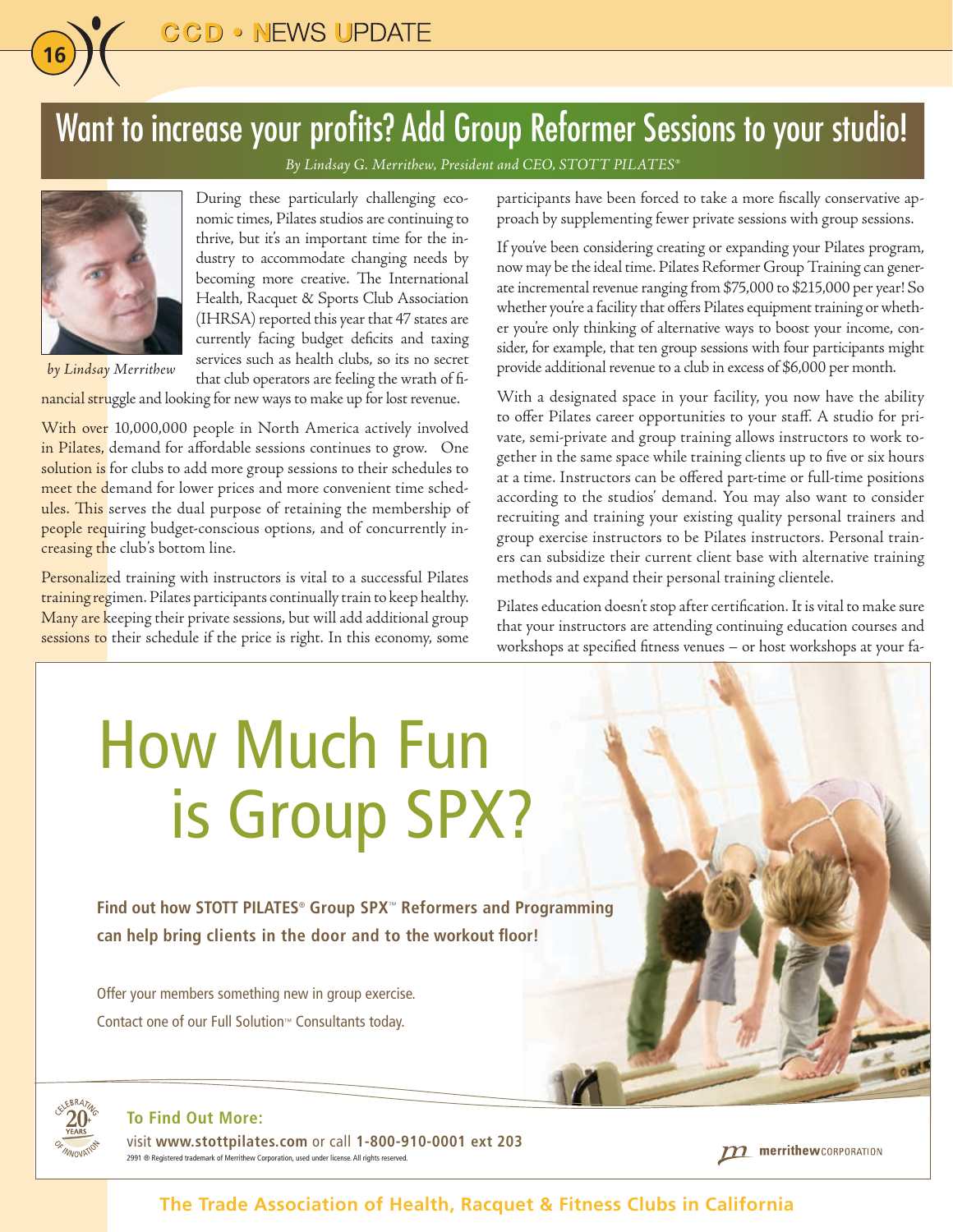

cility to keep your programming fresh. Appropriate certification combined with continuing education is key to a successful club program.

Carol Tricoche, Global Sales Director Full Solutions™ for STOTT PILATES®. explains, "Highly-skilled instructors can bring a plethora of exercise variety to your facility and cater to those who may feel too intimidated to try Pilates at their age. Qualified instructors will also look out for the safety of your clients."

Crucial to the success of any facility or instructor is the ability to attract new clients. Group classes can appeal to a wider audience because they're economical and there are infinite themes, specialty classes and unique programs to attract a larger following. For example, courses can be tailored for Golf or Athletic Conditioning. Studios that offer private or semi-private classes may consider investing in lightweight stackable equipment if they have space issues and are reluctant to start new programs.

Facility owners are offering lower prices than their regularly scheduled classes in their Pilates studios to bring in more patrons watching their budgets. Such facilities also realize the benefits of creating extra attention for their location.

"By offering teacher training courses at my location, I have generated local buzz that sets me apart from the competition, and the equipment that was recommended to complement my existing equipment has become the most popular within my studio. Classes fill in absolutely no time," states Gina Santangelo, Owner, Callanetics and Pilates Studio Inc., Tenafly, NJ

The space you allot to your Pilates studio can be relatively small if you choose to only have one or two items of equipment. Some owners opt for 200-300 sq ft. for one-on-one training or semi-private classes to start. On the other hand, if you want to offer small group Reformer training, you would need about 400 sq ft. to house four units. For facilities in which space is an issue, consider a lightweight, stackable or portable reformer-tower combination. This allows for the option of offering Group Reformer programming in a mat or mind-body studio or even in an open racquetball court. If you have a racquet ball court, it can accommodate a fully-equipped Pilates studio, including four Reformers, two Cadillac Trapeze Tables, four Stability Chairs, two Ladder Barrels and other accessories," says Tricoche, . Pilates today is flexible. portable, and can be made affordable.

Once you find the perfect space to implement your in-house Pilates studio, make sure to remain realistic about the amount of equipment that you can fit in the area. Choose equipment that is versatile and offers maximum programming to keep your Pilates program fresh, challenging, and adaptable to your changing member's requests.

If you can't afford large pieces of equipment right now, consider the Stability Chair<sup>™</sup> which is a great option for clubs that want to offer their members fresh programming while working within space constraints. This compact and easy-to-move piece of equipment provides different options for a unique full-body workout that will challenge your member's core stability and leave them wanting more. It's extremely versatile and allows for all levels of exercisers from athletes to rehab clients.

continued on page 22



#### **It's like adding cardio to your health club..**

Compete<sup>®</sup> from Fiserv is the most comprehensive club management software in the health and fitness industry. Yet it's totally attuned to your club and to each member, helping you maximize revenue while minimizing your day-to-day costs. With Fiserv, you have the unrivaled power to perform. The power within. www.clubs.fiserv.com



Payments • Processing Services • Customer & Channel Management Risk & Compliance · Insights & Optimization